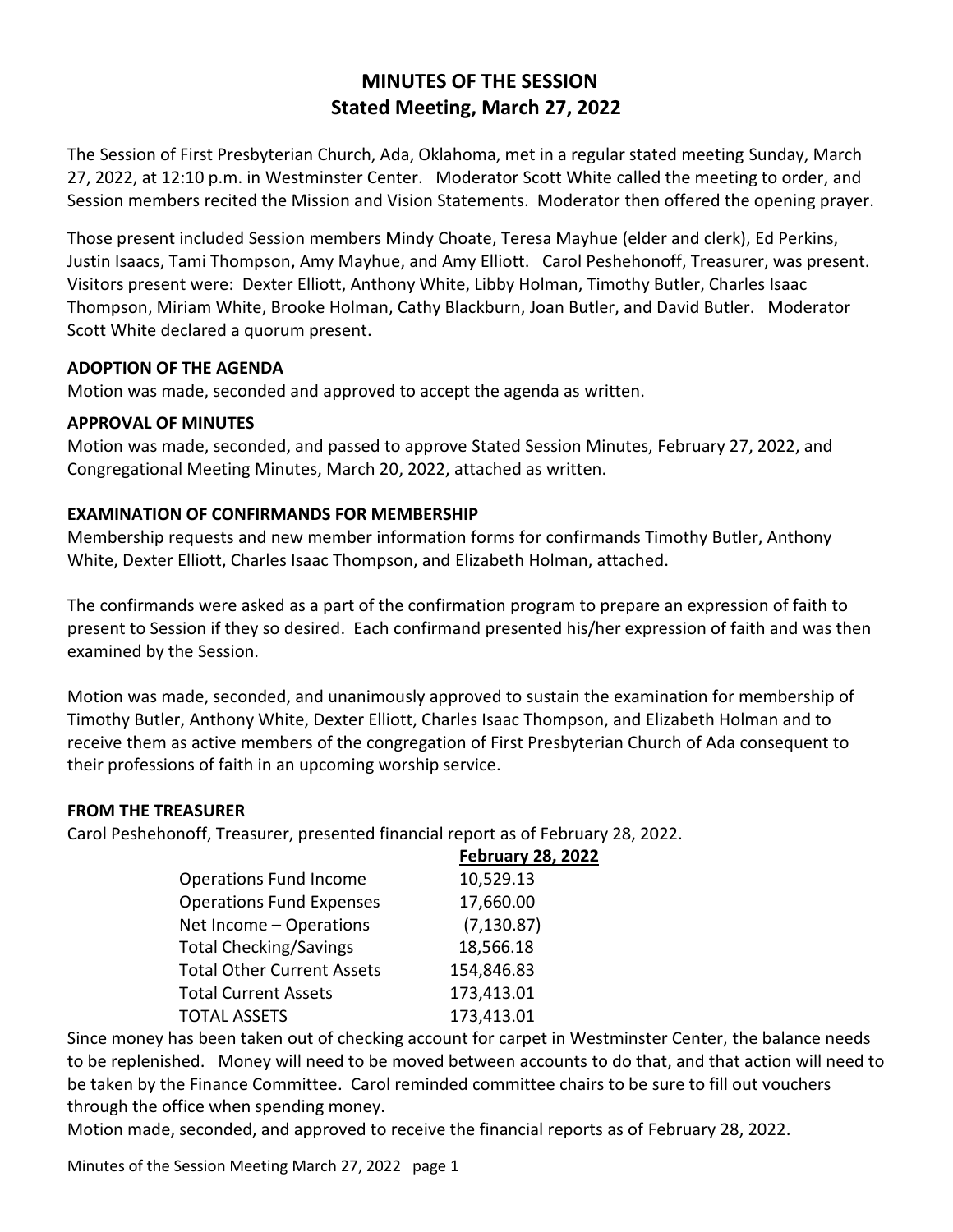#### **FROM THE CLERK OF SESSION**

- Clerk completed and e-mailed on March 3, 2022, the three remaining annual reports due to the INP: Commissioners to INP, Lay Leadership (session configuration), and 2022 Session members.
- Clerk e-mailed Gayla to advise her the Session approved her resignation from Session and expressed appreciation for her service.
- The church office received an e-mail from Mike Cook on March 3, 2022, requesting with sadness that his name be removed as a member of First Presbyterian Church of Ada. Motion made, seconded, and approved to remove Mike Cook as member of First Presbyterian Church of Ada.
- Received e-mail on March 25 from Miriam White concerning an idea for a Mother's Day Spring Salad Luncheon to be held on the Friday before Mother's Day as a combined fellowship/fundraiser event. Clerk sent email to Congregational Life for consideration.

Mass e-mail mailings from Indian Nations Presbytery are forwarded to Session members, Moderator, and Treasurer. Significant e-mails are recorded:

 3/22/22 – Received e-mail from INP concerning summer camp for youth at Ferncliff. Sent copies to parents of youth and to the office to put in weekly church letter.

## **THE MINISTRIES, BY COMMITTEE**

- 1. From Christian Education Committee by Teresa Mayhue.
	- Oral report given.
	- Annual Easter egg hunt will be after church on Easter Sunday, April 17.
- 2. From Congregational Life and Membership Committee by Amy Mayhue.
	- Oral report given.
	- Committee providing food for after Easter service.
- 3. From Deacons by Justin Isaacs.
	- Written report attached.
	- Noisy bucket offering will be collected Sunday, April 10.
- 4. From Finance Committee by Amy Elliott.
	- Oral report given.
- 5. From Mission and Evangelism Committee by Justin Isaacs.
	- Oral report given.
	- Plan to schedule meeting next month and organize a forward plan.
- 6. From Nominating Committee by Amy Mayhue
	- Written report attached.
- 7. From Personnel and Administration by Mindy Choate.
	- Oral report given.
	- April 24 is Musician Appreciation Day Mindy will get an appreciation gift from Session for Miriam.
	- April 27 is Administrative Professionals' Day Mindy will get appreciation gift from Session for Laureen.
	- Committee is revising sexton job description to present at April meeting.
	- Sarah Thompson is planning to cover the nursery for Easter and for the summer. Personnel will start looking for permanent nursery worker end of July.

8. From Property by Justin Isaacs.

- Oral report given.
- Plan to schedule meeting next month
- Plan to schedule spring work days and decide on focus.
- Justin gave Logan Rothrock and Cub Scouts permission to work on the garden beds.

Minutes of the Session Meeting March 27, 2022 page 2